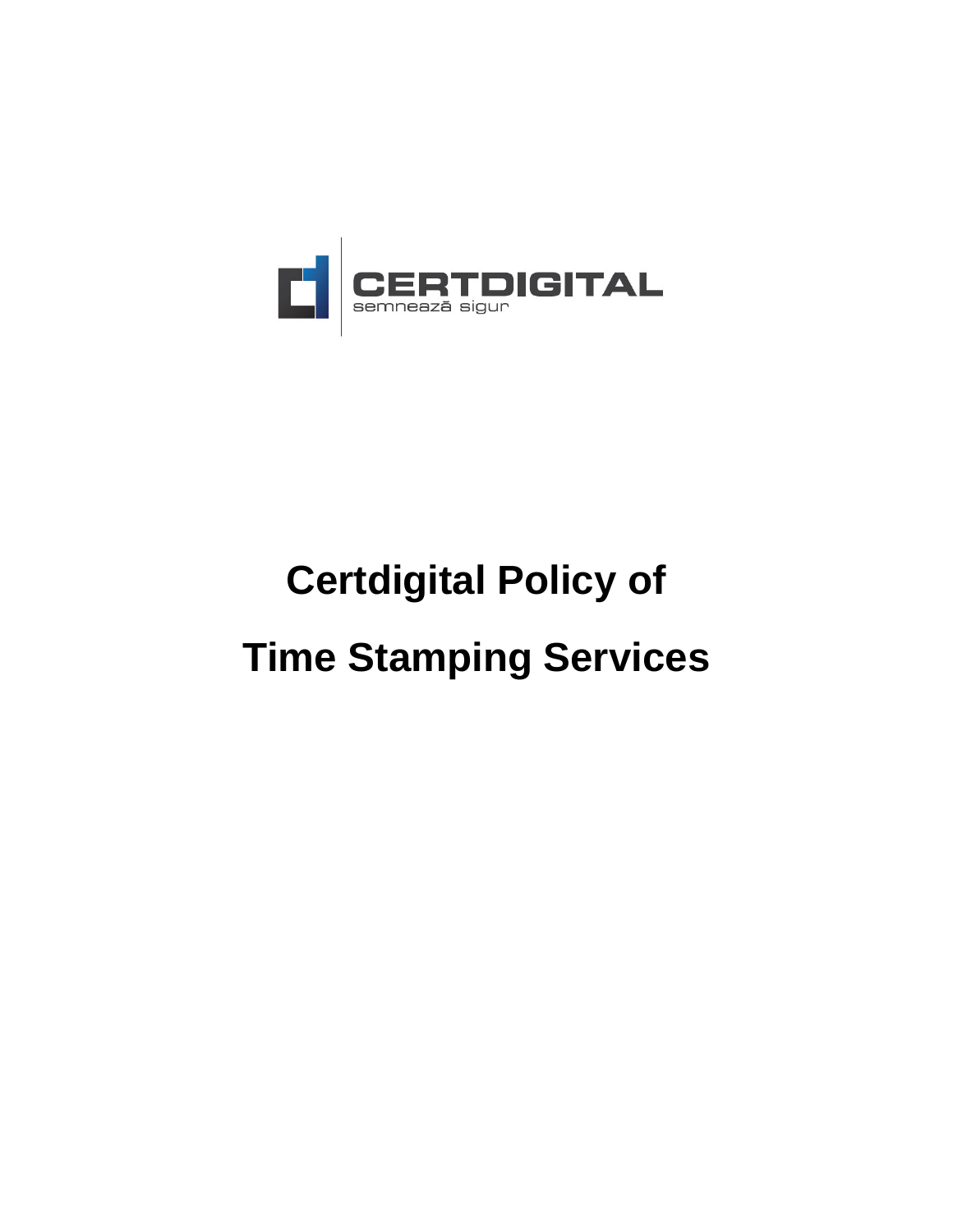

| <b>ISSUED BY:</b>                                      |                           |             |
|--------------------------------------------------------|---------------------------|-------------|
| <b>DEPARTMENT</b>                                      | <b>NAME</b>               | <b>DATE</b> |
| <b>MANAGEMENT OF POLICIES AND</b><br><b>PROCEDURES</b> | <b>TECHNICAL DIRECTOR</b> | 09.04.2012  |

| <b>APPROVED BY:</b>           |                           |             |
|-------------------------------|---------------------------|-------------|
| <b>DEPARTMENT</b>             | <b>NAME</b>               | <b>DATE</b> |
| <b>CERTIFICATE CALIFICATE</b> | <b>TECHNICAL DIRECTOR</b> | 09.04.2012  |

| <b>HISTORY OF MODIFIERS:</b> |                                     |                                                  |            |  |
|------------------------------|-------------------------------------|--------------------------------------------------|------------|--|
| <b>VERSION</b>               | <b>AUTHOR</b>                       | <b>MODIFICATION DETAILS</b>                      | DATE:      |  |
| 1.0.0                        | <b>COMPARTMENT</b><br><b>CHIEF</b>  | The first version of the<br>document             | 09.04.2012 |  |
| 1.1                          | <b>TECHNICAL</b><br><b>DIRECTOR</b> | Changes according to<br>Regulation (EU) 910/2014 | 08.05.2017 |  |
|                              |                                     |                                                  |            |  |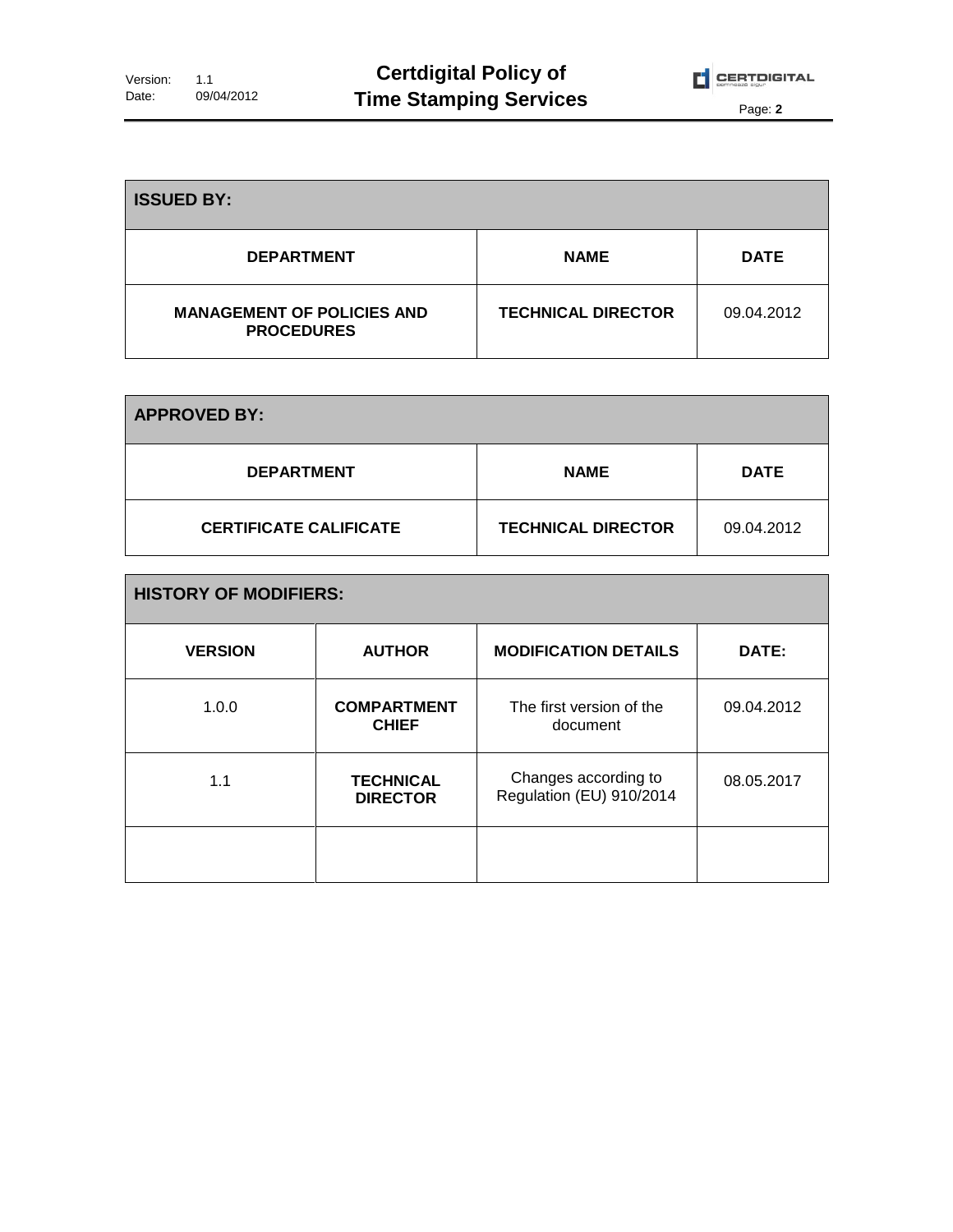

### Content

| 1 <sub>1</sub> |        |  |
|----------------|--------|--|
| 1.1.           |        |  |
| 1.2.           |        |  |
| 2.             |        |  |
| 2.1.           |        |  |
| 2.2.           |        |  |
| 2.3.           |        |  |
|                | 2.3.1. |  |
|                | 2.3.2. |  |
| 2.4.           |        |  |
| 2.5.           |        |  |
| 2.6.           |        |  |
|                |        |  |
| 3.1.           |        |  |
| 3.2.           |        |  |
|                | 3.2.1. |  |
|                | 3.2.2. |  |
|                | 3.2.3. |  |
|                | 3.2.4. |  |
|                | 3.2.5. |  |
| 3.3.           |        |  |
| 3.4.           |        |  |
| 3.5.           |        |  |
| 3.6.           |        |  |
| 3.7.           |        |  |
| 3.8.           |        |  |
| 4.             |        |  |
| 5.             |        |  |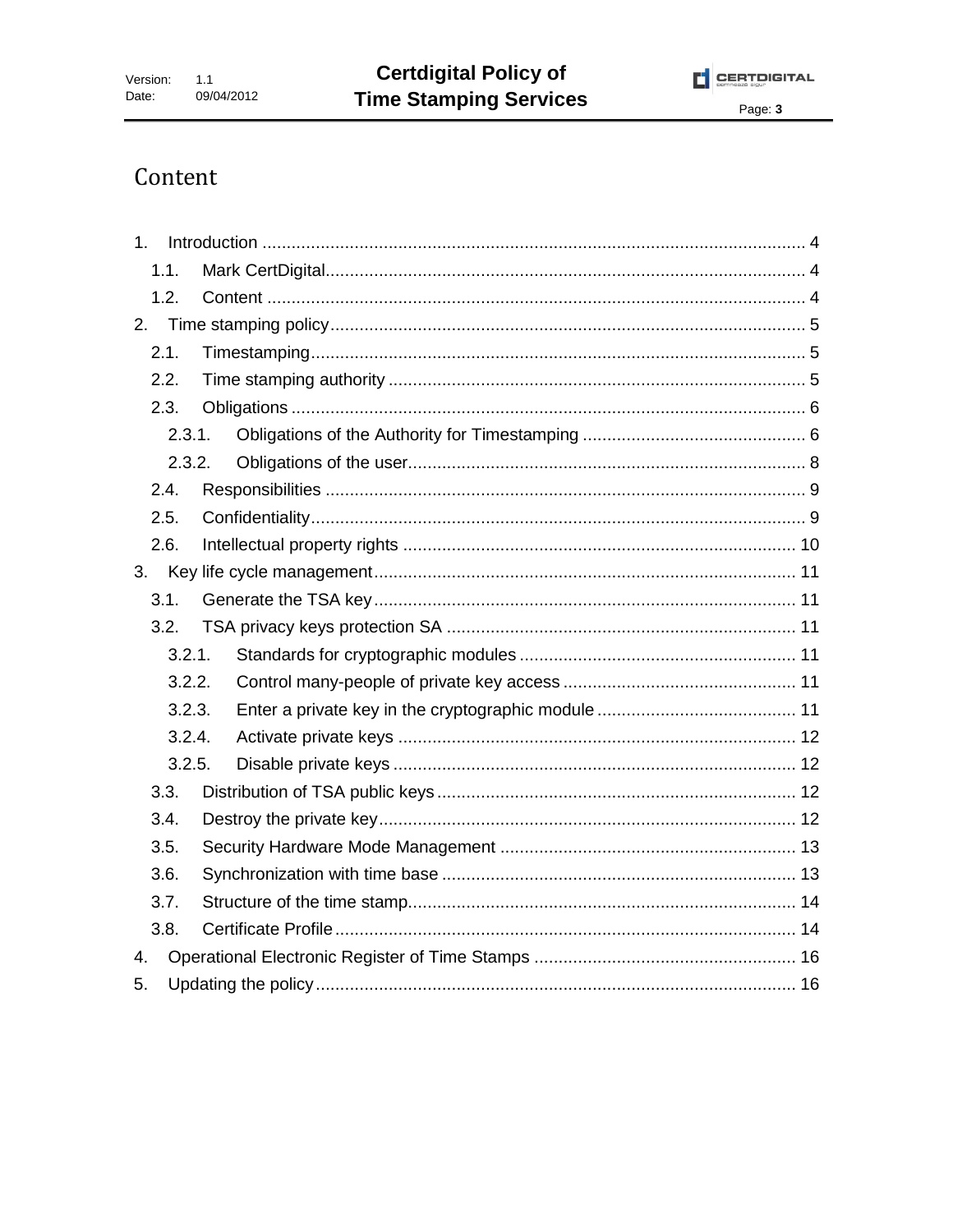#### **1. Introduction**

#### **1.1. Mark CertDigital**

CertDigital is the trademark under which S.C. Centrul de Calcul S.A. Provides certification and time stamping services. Every time CertDigital refers to the contents of this document, those references involve the S.C. Centrul de Calcul S.A.

#### **1.2. Content**

The "Time stamping policy" document defines the practices and working procedures implemented by S.C. Centrul de Calcul S.A. (Henceforth referred to as "CertDigital") as a provider of time stamping services under Regulation (EU) No. 910/2014 and Law no. 451/2004 on the temporal mark for the purpose of providing time stamping services.

By the nature of the services provided, CertDigital ensures the confidentiality of the processing of the personal data of the clients through a confidentiality statement agreed by the parties.

This document includes among the practices and working procedures defined issues such as:

• Obligations and responsibilities of the time stamping authority, respectively users of time stamping services;

• Legal issues regarding the provision of time stamping services by CertDigital;

- Key life cycle management
- How to manage the Time stamping policy.

The detailed description of the practices and procedures for time stamping services is presented in the DPSMT Statement of Practice.

Knowledge of the Temporary Stamping Service Policy and the Statement of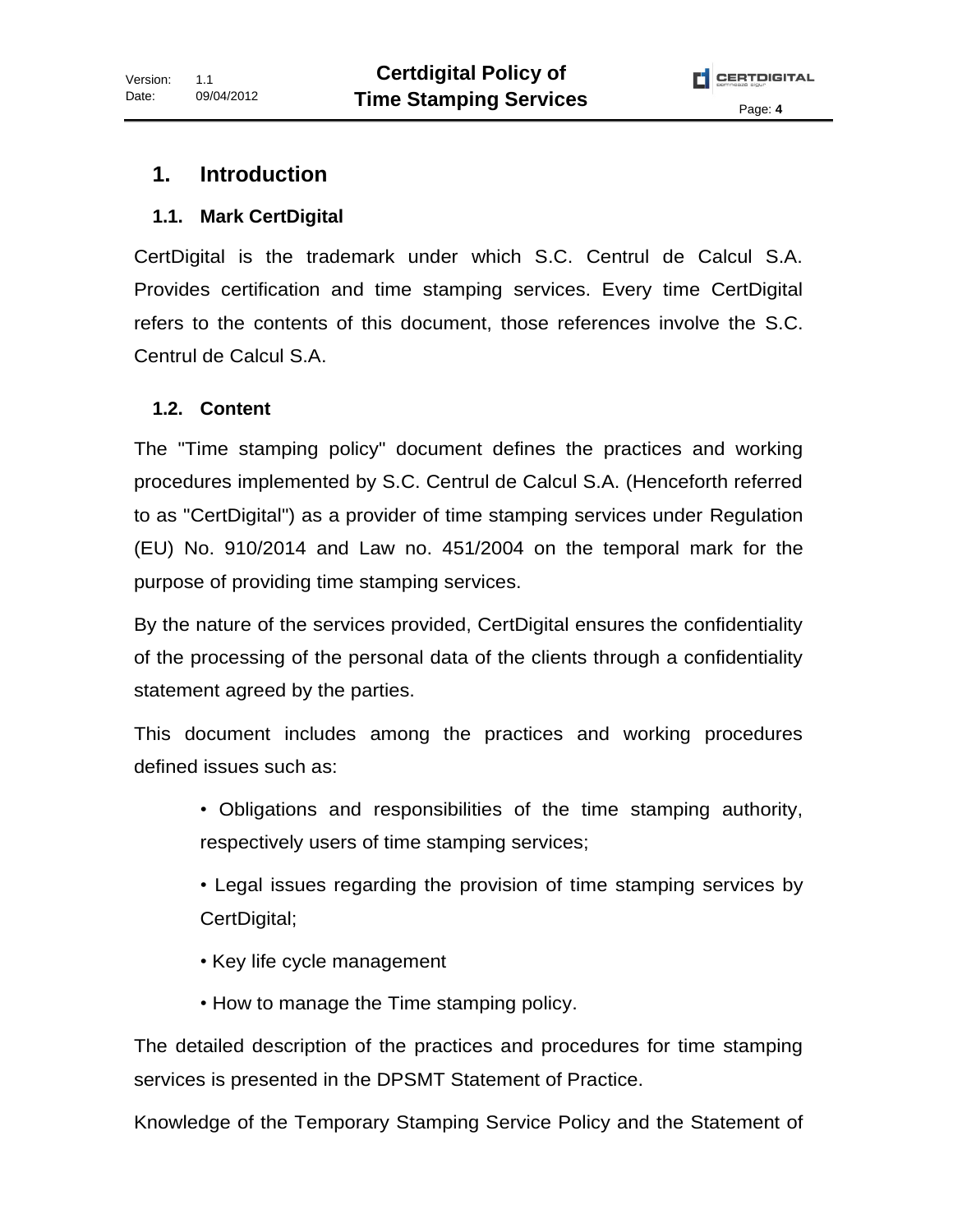Practice of Time Stamping Services is of particular importance to CertDigital's subscribers and partner entities.

#### **2. Time stamping policy**

#### **2.1. Time stamping**

Through the time stamping service, CertDigital provides:

- Timeline Branding Services;
- Quality control services for time stamping services to meet predefined quality standards in this document.

In the time stamping process, the user sends CertDigital a time stamping request for an electronic document. This request contains the fingerprint of the document for which the request is made, the fingerprint created by applying a hash-code function to the document. CertDigital applies the time information, referring to the time base and signs electronically using a qualified digital certificate, resulting in the time stamp that is transmitted to the user.

#### **2.2. Time stamping authority**

By fulfilling the regulations related to Regulation (EU) No. 910/2014 and Law no. 451/2004 on the time stamping and its applicable rules, CertDigital defines its framework for providing time stamping services to subscribers and assumes full responsibility for the provision of these service.

CertDigital generates and signs time stamps through a Time Stamp Authority (TSA).

The information system implemented by CertDigital allows the continuous provision of time stamping services and ensures that it is impossible to issue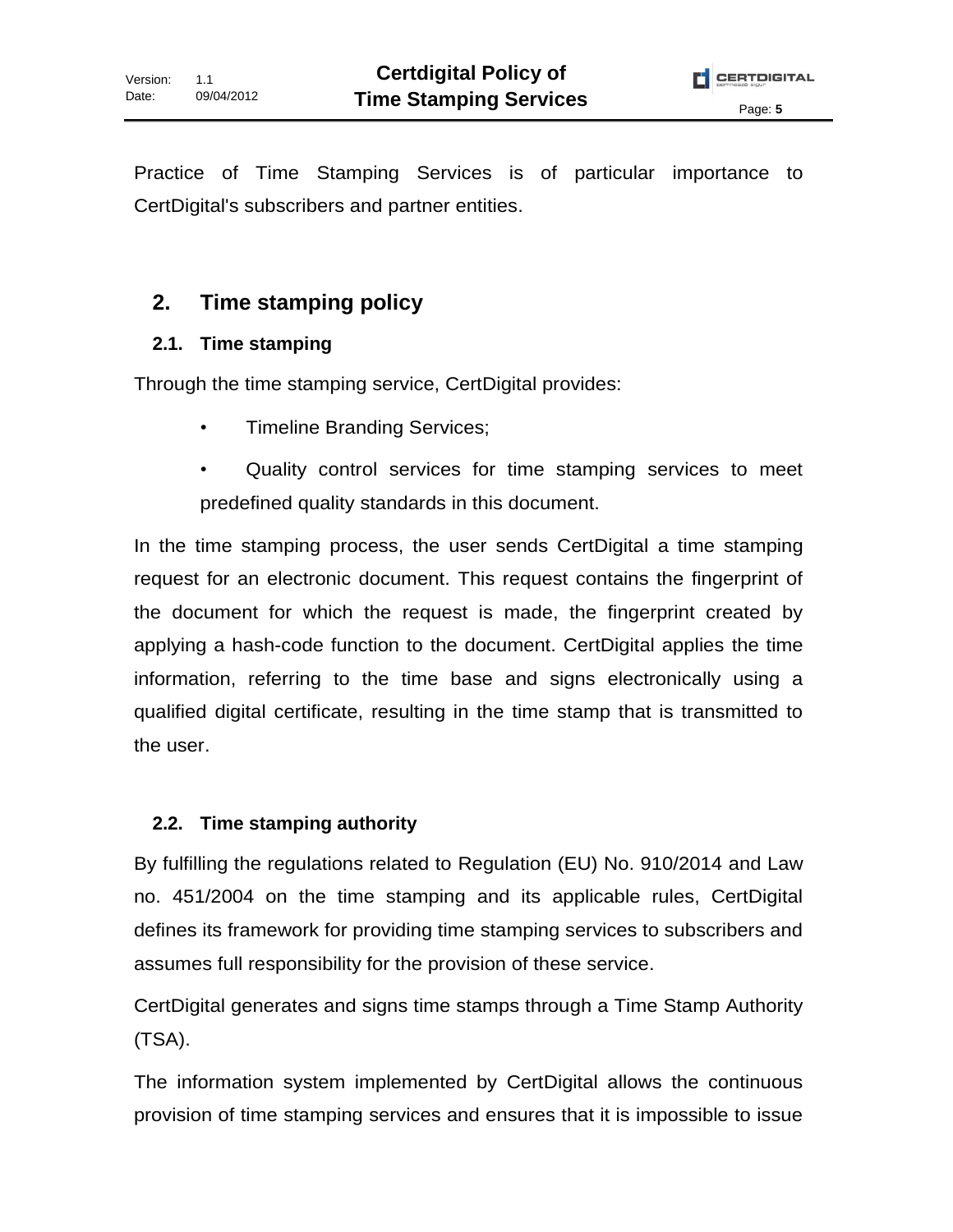a correct mark for another time than when the document was received or to change the order in which the time stamps are issued.

#### **2.3. Obligations**

#### **2.3.1. Obligations of the Authority for Timestamping**

By means of a policy assumed and made available to users, CertDigital's time stamping authority attributes a number of fundamental obligations as follows:

• Establishment of a document (in particular, Time stamping policy) to define the working method, the applicable procedures, the general policy of the Company, the obligations and rights of the contracting parties, etc. to be approved by the Leadership and published in an environment accessible to users to whom it is addressed;

• Carry out the activity in accordance with the procedures described in this document;

• Implementing reliable hardware and software resources that support the smooth running of the business on a permanent basis based on the imposed regulations, as well as from the business point of view in the virtual environment;

• Generate functional pair private key - public key, and protection of private key by using a secure cryptographic device, by adopting the necessary measures to prevent the unauthorized loss, disclosure, modification, or unauthorized use of the private key that is solely used for the purpose of applying for electronic signature on timestamps issued;

• Creating and maintaining an electronic record of time stamp records, including the timing of the time stamps;

• Provide users with the software required to use the time stamping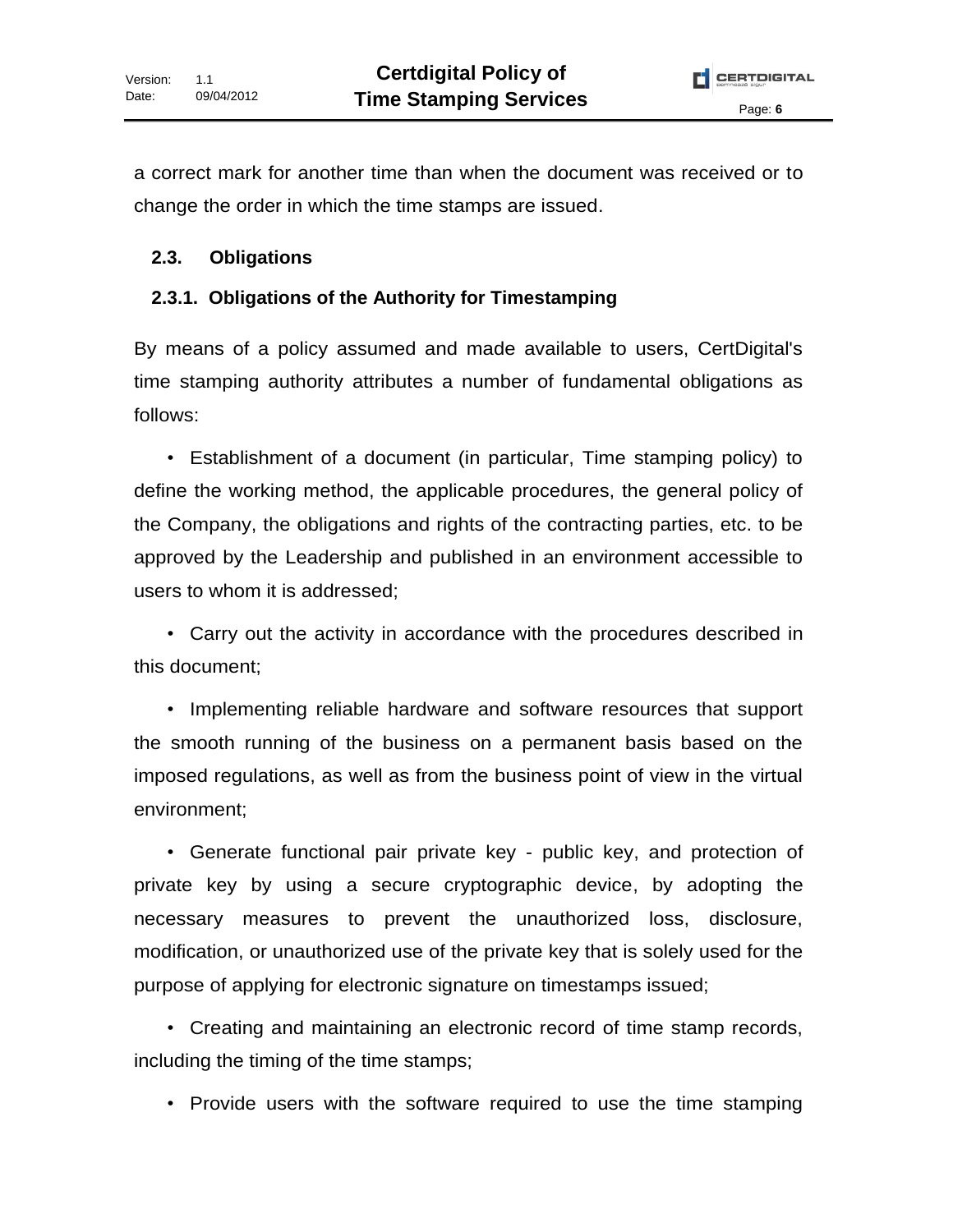service and information related to: the conditions under which the software, user instructions, user obligations, or any other limitations on the use of the software are available;

• Allocation of personnel with the specialized knowledge, experience and qualification required to provide time stamping services;

• Keeping the time stamps for 10 years;

• Keeping the documentation related to algorithms and procedures for generating issued time stamps;

- Provide a free online check of time stamps;
- Ensure permanent access to the time base;

• Informing users about the terms and conditions regarding the use of time stamping services. In this respect, CertDigital offers users the following information through their own website http://www.certdigital.ro:

- CertDigital contact details;
- the applied time stamping policy;
- applicable technical standards;
- precision of time in the time stamps;
- limitations in using the time stamping service;
- user obligations;

- information on how to check the temporal mark and possible limitations on the shelf life;

- information on the protection of personal data;
- the amount of time that CertDigital events are stored;

• Ensuring the protection of personal data in accordance with Law no. 677/2001 on the protection of personal data and Law no. 506/2004 on the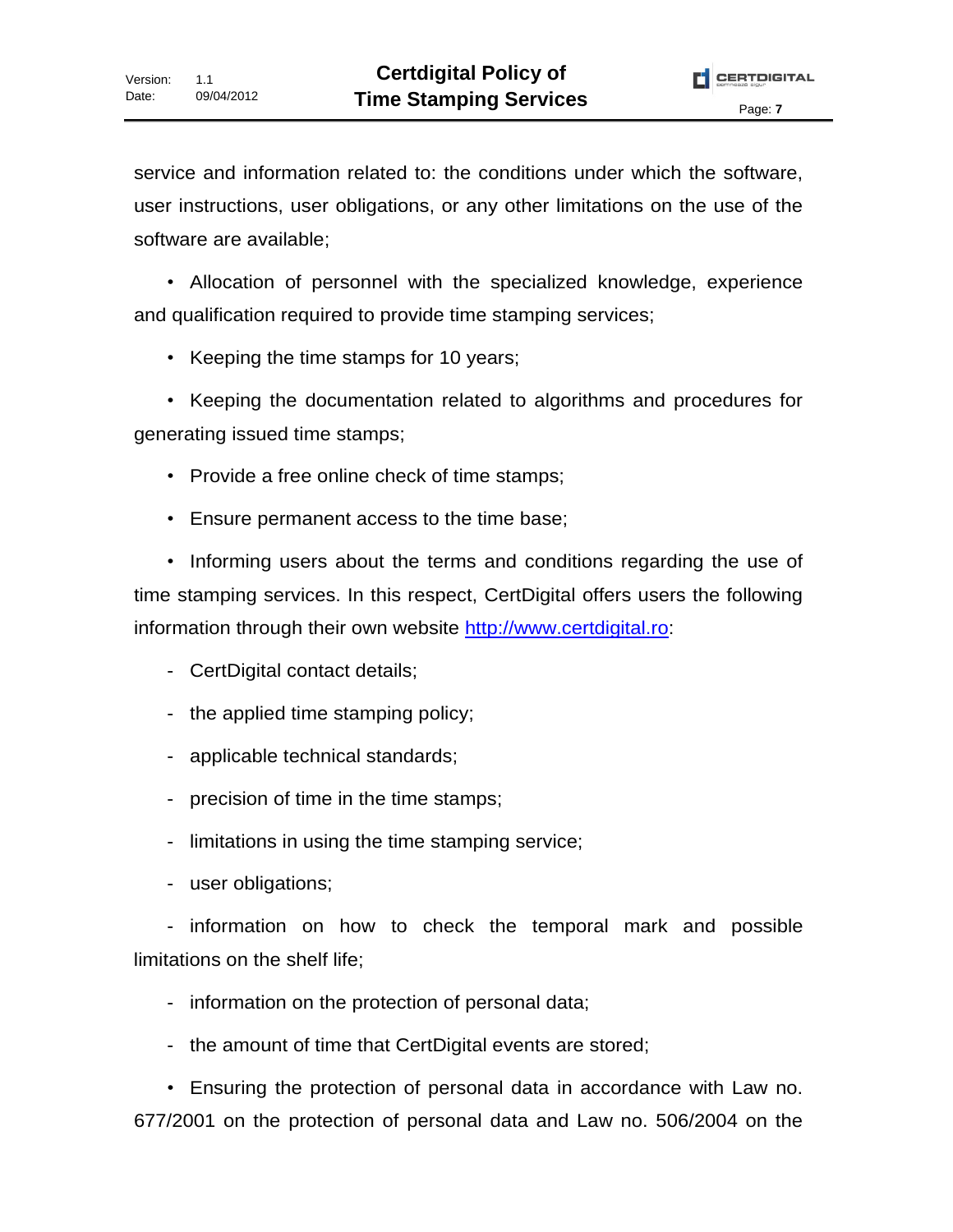processing of personal data and the protection of privacy in the electronic communications sector;

• Informing users about their obligations under this document, but also about the risk they incur by not complying with these obligations;

• If the activity ceases, the time stamping service provider CertDigital undertakes to transfer to another time stamping service provider or, as the case may be, to the Authority, the Registry of Time Trademarks, as well as the documentation related to the generation algorithms and procedures of the time stamps issued.

#### **2.3.2. Obligations of the user**

This document is an integral part of the contract between the Service Provider of Timeliness and the user of these services. Thus, based on this agreement, the user expresses agreement on the rules specified in this document and is subject to the following obligations:

- Subject to the rules and procedures described in this document.
- Provide information about its identity.
- Using the time stamping application made available by CertDigital.

• Authentication of the time stamp obtained by verifying the CertDigital digital signature. CertDigital holds the certificate corresponding to the public key, based on which the signature on the time stamp is verified.

• Verifying the trust and validity of the certificate with which the trademark was signed.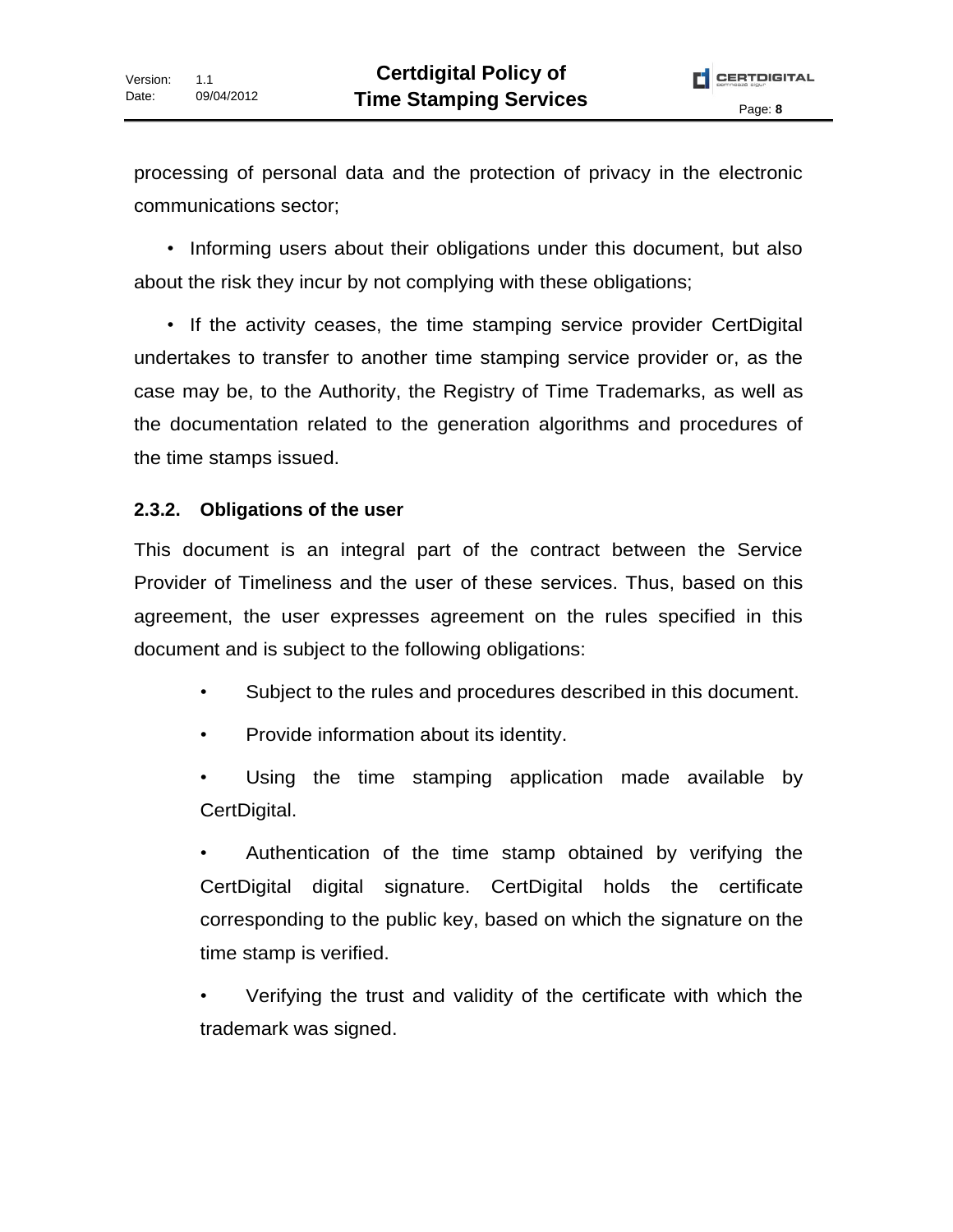#### **2.4. Responsibilities**

In accordance with the regulations regarding the liability of the providers of marking services under Regulation (EU) No. 910/2014 and Law no. 451/2004 on the time stamp, CertDigital, as a Provider of Time Stamping Services, is responsible for the damage caused to any person who bases his conduct on the legal effects of those time stamps:

- With regard to the accuracy, at the moment of the release of the time stamp, of all the information it contains;
- As regards ensuring that, at the time of issuing the trademark, the supplier identified in it contains the trademark data generated by the time stamp verification data provided by this law;
- Regarding the fulfillment of all the obligations stipulated in chapter 2.3.1.

CertDigital's time stamping service provider must have insurance financial instruments to cover the damage it may cause in the course of time-related activities.

CertDigital is not responsible for damages resulting from the use of a time stamp in violation of the restrictions contained therein.

#### **2.5. Confidentiality**

CertDigital's proprietary information is obtained, stored and processed in accordance with Law 677/2001 on the Protection of Individuals with regard to the Processing of Personal Data and the Free Movement of such Data, Law no. 506/2004 on the processing of personal data and the protection of privacy in the electronic communications sector and other legal regulations in force.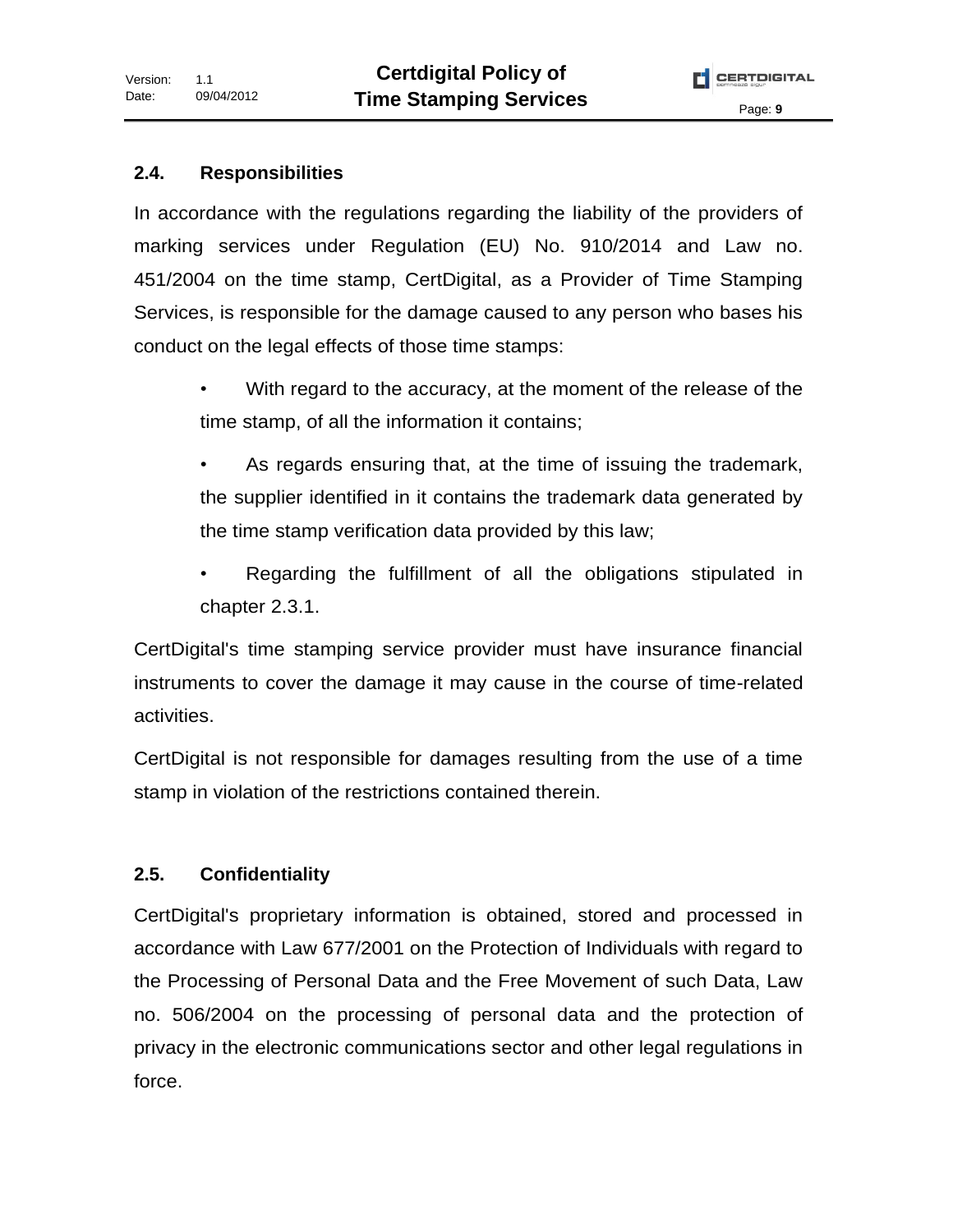The use and processing of personal data by CertDigital is strictly done to the extent that this activity is necessary for the time stamping services.

CertDigital provides all protection against unauthorized access to personal data.

#### **2.6. Intellectual property rights**

The Policy is the intellectual property of CertDigital.

CertDigital owns all intellectual property rights on Qualified Certificates issued by it, and reproduction of certificates is permitted only with the CertDigital.

The key pairs corresponding to CertDigital Qualified Certification Authority certificates are the property of CertDigital.

The key pairs corresponding to the signatories' certificates are the property of the signatories specified in these certificates.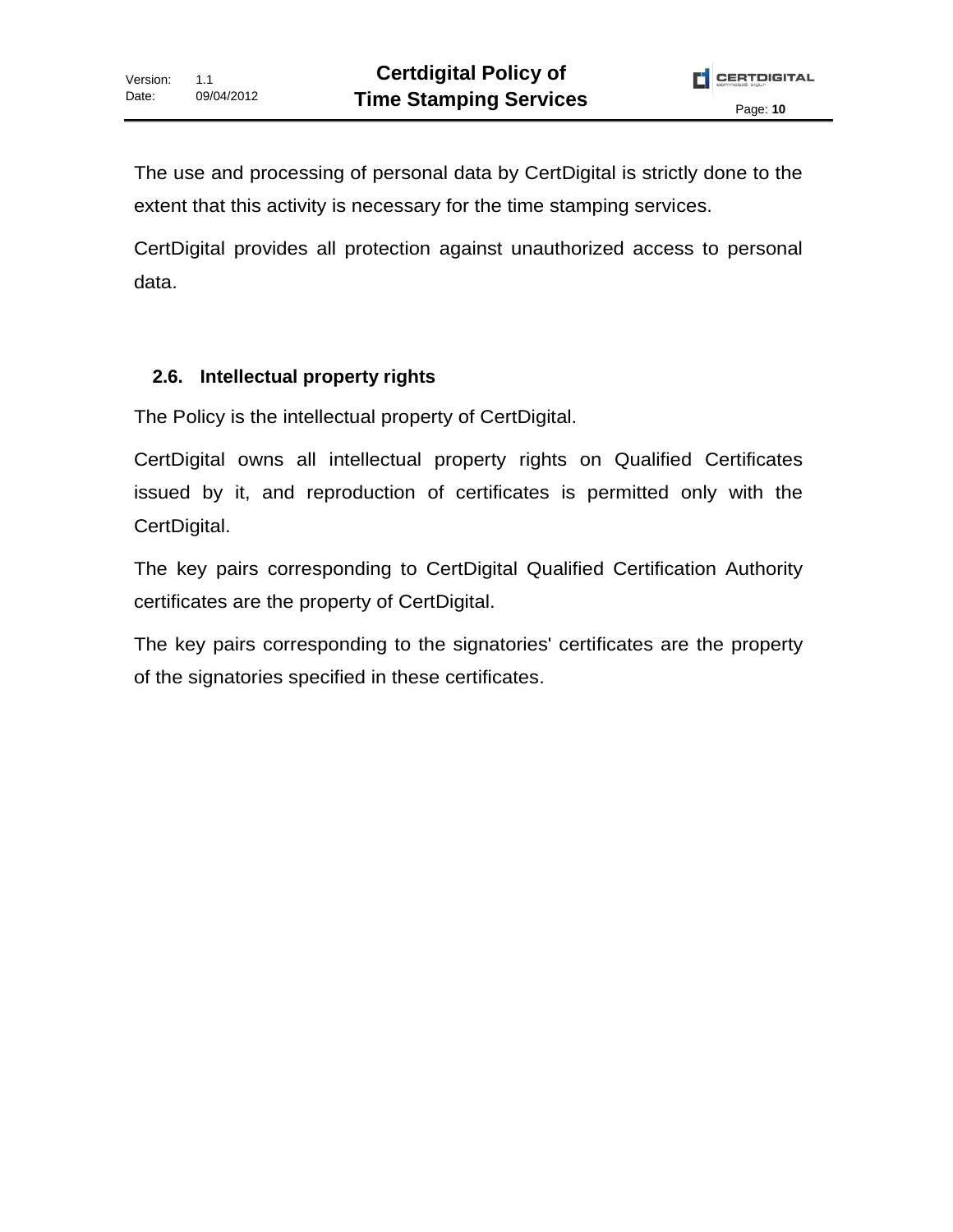#### **3. Key life cycle management**

#### **3.1. Generate the TSA key**

TSA keys are generated within a security hardware module in accordance with the standard NIST FIPS 140-1 Level 3 by trustworthy staff with trustworthy functions.

The private key cannot be deducted in any way from its public key pair.

#### **3.2. TSA privacy keys protection SA**

#### **3.2.1. Standards for cryptographic modules**

CertDigital uses cryptographic modules that are certified FIPS 140-1 Level 3 and meet industry standards for random number generation.

Keys used by the CertDigital Time Stamping Authority are generated and stored in hardware security modules (HSMs) that can only be activated by two people at a time, and which is also validated by FIPS 140-1 Level 3.

#### **3.2.2. Control multi-people of private key access**

CertDigital services use hardware modules that require more people to engage in sensitive tasks. All the tools required to perform these operations are safely stored and cannot be accessed without the information held by authorized persons.

#### **3.2.3. The entrance of private key in the cryptographic module**

CertDigital private keys are generated and stored on validated FIPS 140-1 Level 3 hardware security modules, in which, moreover, they will be used.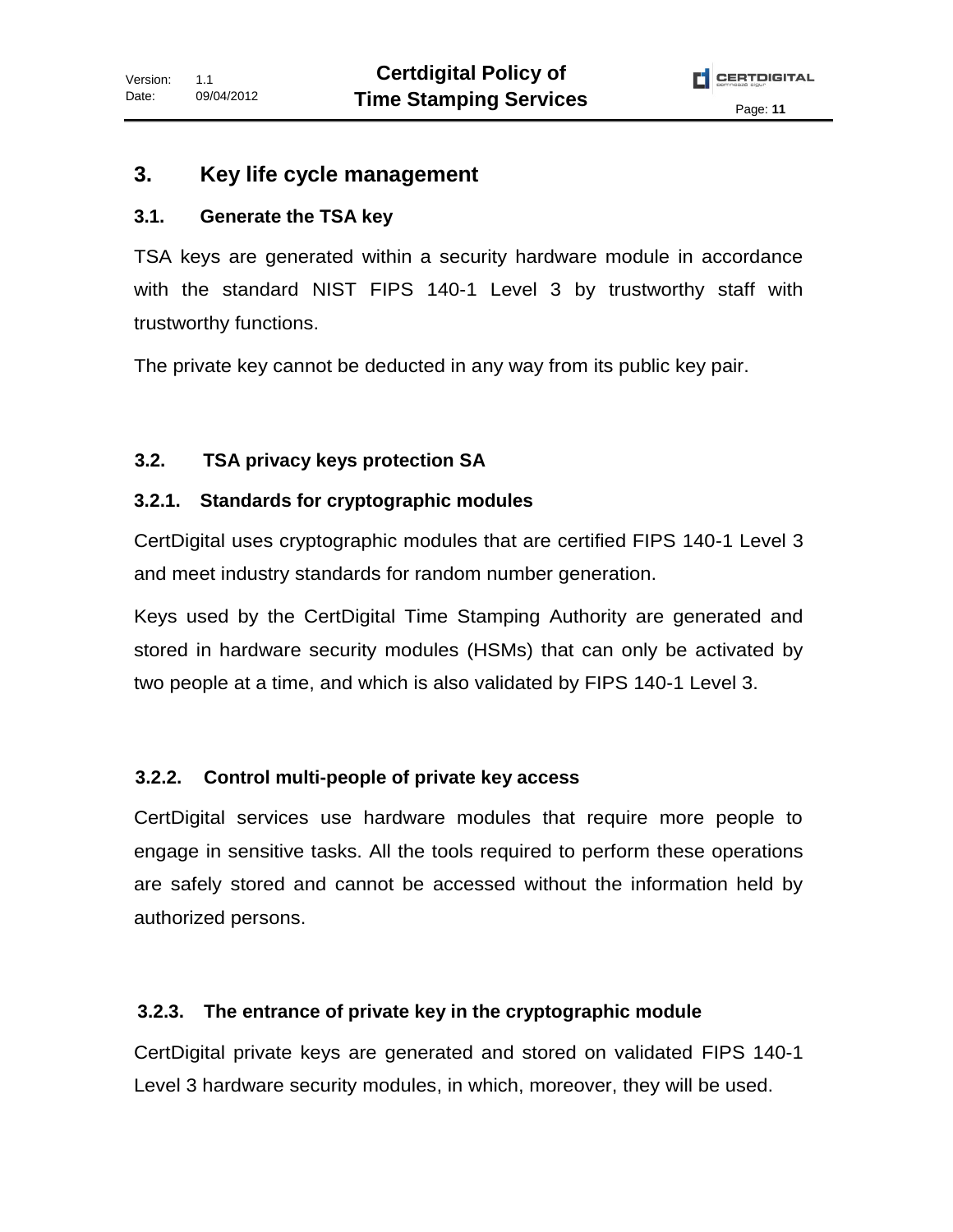#### **3.2.4. Activate private keys**

Activation of CertDigital Private Keys issued requires password authentication and/or PIN authentication.

Users are solely responsible for the protection of private keys that they own. CertDigital has no responsibility for generating, protecting or distributing these keys.

CertDigital suggests its users authenticating using powerful passwords to prevent unauthorized access to and fraudulent use of private keys

#### **3.2.5. Disable private keys**

Private keys stored on a hardware security module are disabled when the card is removed from the device.

In the case of a user, disabling the primary key is done when you exit the application when the session closes.

During use, hardware security modules should not be left unattended or in any other state that could favor unauthorized access. When not in use, modules must be stored in a locked location that benefits from increased security.

#### **3.3. Distribution of TSA public keys**

The public keys corresponding to the TSA certificates are published on the CertDigital site at: https://ca.certdigital.ro/tsag2/

#### **3.4. Destroy the private key**

In its original form, destroying the primary key means removing it from the storage medium in a manner that ensures that there are no key fragments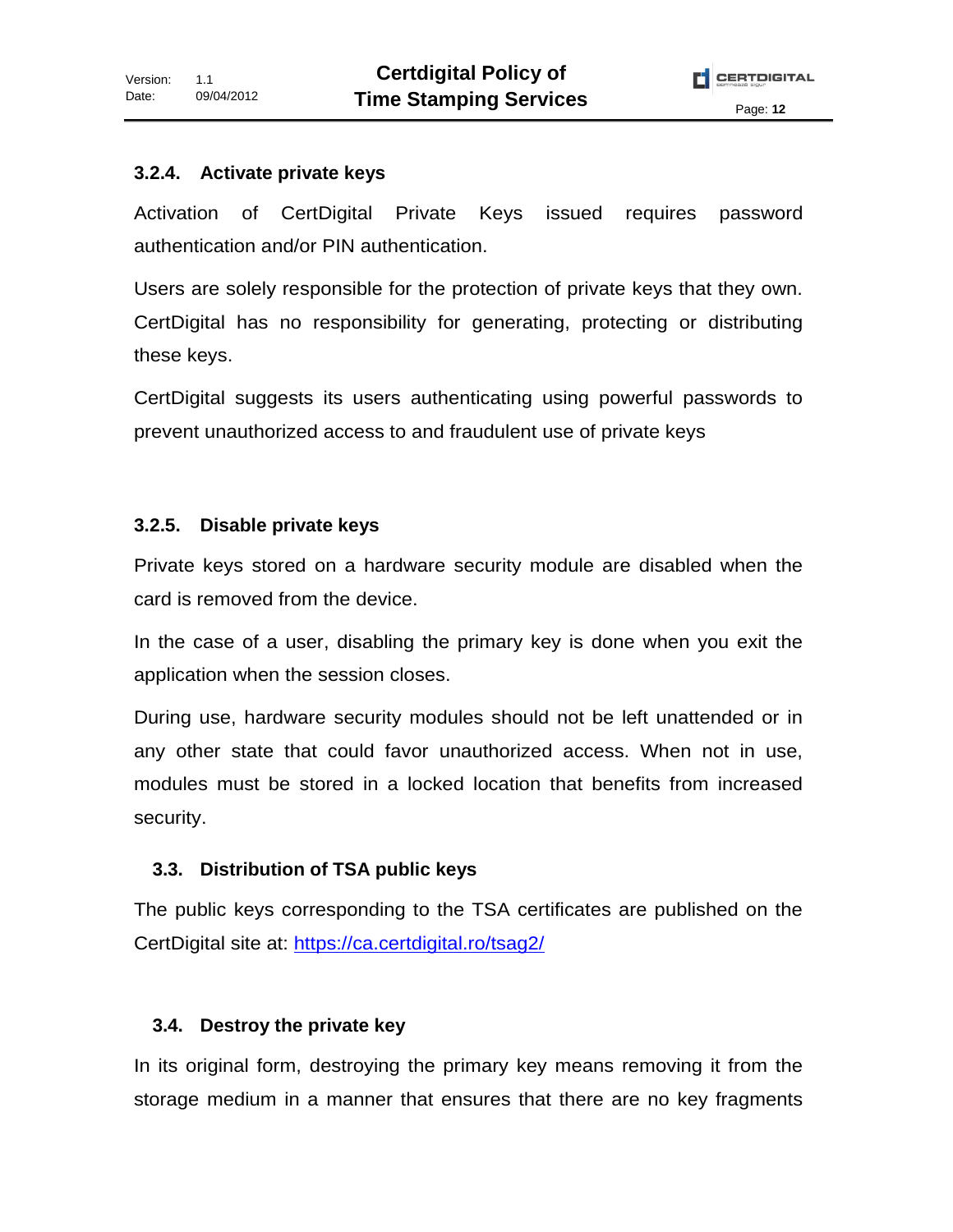that could allow it to be reconstituted.

Hardware Security Modules (primary and back-up) are re-initialized according to the hardware manufacturer's specifications. If this procedure fails, CertDigital assumes the obligation to destroy the equipment in a way that does not allow the recovery of the private key.

#### **3.5. Security Hardware Mode Management**

For security hardware, the CertDigital Time Stamping Authority applies the following checks:

- Checking security seals when delivering the equipment;

- Store the equipment in a secured area with limited access to authorized persons

- Installing and initiating by trusted people;

Deleting and destroying the keys in accordance with the manufacturer's recommendations for decommissioning.

#### **3.6. Synchronization with time base**

CertDigital's time stamping service provider uses the time information of the unique time-based provider, namely the MCSI Official Time System.

The time source used by CertDigital is synchronized with the time reference provided by the single time provider with a maximum deviation of +/- 1 second. On this line, CertDigital implements calibration measures for the equipment so that the value of the abovementioned deviation is not exceeded.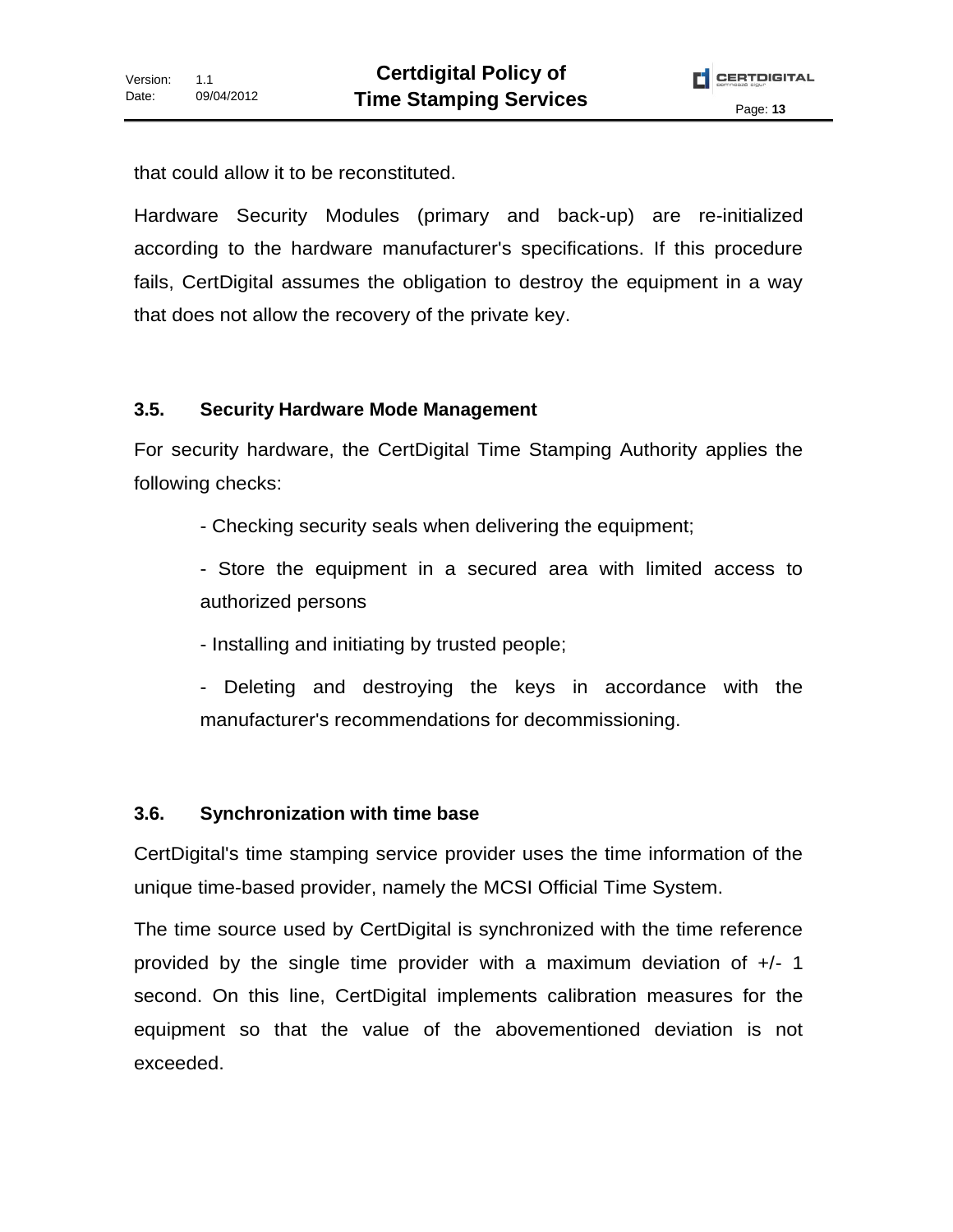#### **3.7. Structure of the time stamp**

The time stamp used has the following structure:

- A. Information about the actual time stamp
- Version
- Policy
- Fingerprint
- Unique serial number
- The exact time of the issue
- B. Signature of the supplier
- Info signature
- C. Status of PKI
- PKI status code

#### **3.8. Certificate Profile**

The profile of a public key certificate that is used by the Time Stamping Authority complies with the IETF recommendations in RFC 3161 and is of the following form:

| <b>Field name</b>   | <b>Value or limit value</b>                 |  |
|---------------------|---------------------------------------------|--|
| Version             | Version 3                                   |  |
| Serial number       | Unique value for each issued certificate    |  |
| Signature algorithm | Object identifier of the algorithm used for |  |
|                     | signing the certificate (hash-code SHA-256  |  |
|                     | and RSA encryption algorithm)               |  |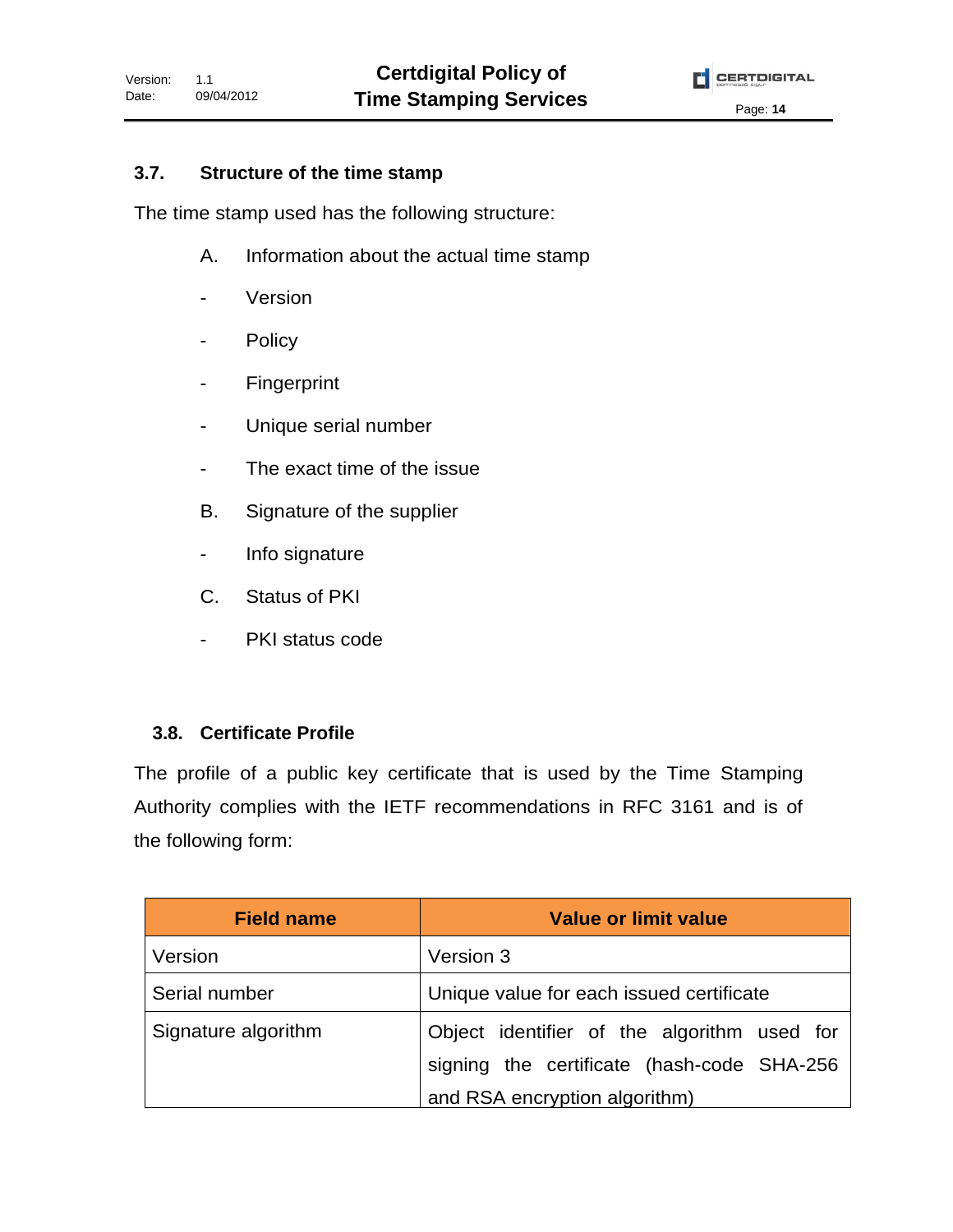Version: Date: 1.1 09/04/2012



| <b>Issuer (Distinguished Name)</b>               | The name $(CN)$ =                                                                                                                                                                                                 |  |
|--------------------------------------------------|-------------------------------------------------------------------------------------------------------------------------------------------------------------------------------------------------------------------|--|
|                                                  | Organization (O)=                                                                                                                                                                                                 |  |
|                                                  | Country $(C)$ =                                                                                                                                                                                                   |  |
| Not before (the date of entry<br>into force):    | Date of certificate validity started on the basis<br>of the timing of the server with the official time<br>of Romania                                                                                             |  |
| Not after (expiration date)                      | Certificate expiration date expired based on<br>server synchronization with Romania's official<br>The validity of the certificates<br>time.<br>is:<br>established in accordance with the mandatory<br>provisions. |  |
| Subject (Distinctive name)                       | The distinctive name meets the requirements<br>of the X.501 standard. Certain attributes in the<br>Distinct Name component may be optional.                                                                       |  |
| Information about the public<br>key of the topic | Coded according to RFC 2459<br>Provides information on RSA public keys. Key<br>size is 2048 bits.                                                                                                                 |  |
| Signature                                        | Generated and encoded in accordance with<br><b>RFC 2459</b>                                                                                                                                                       |  |